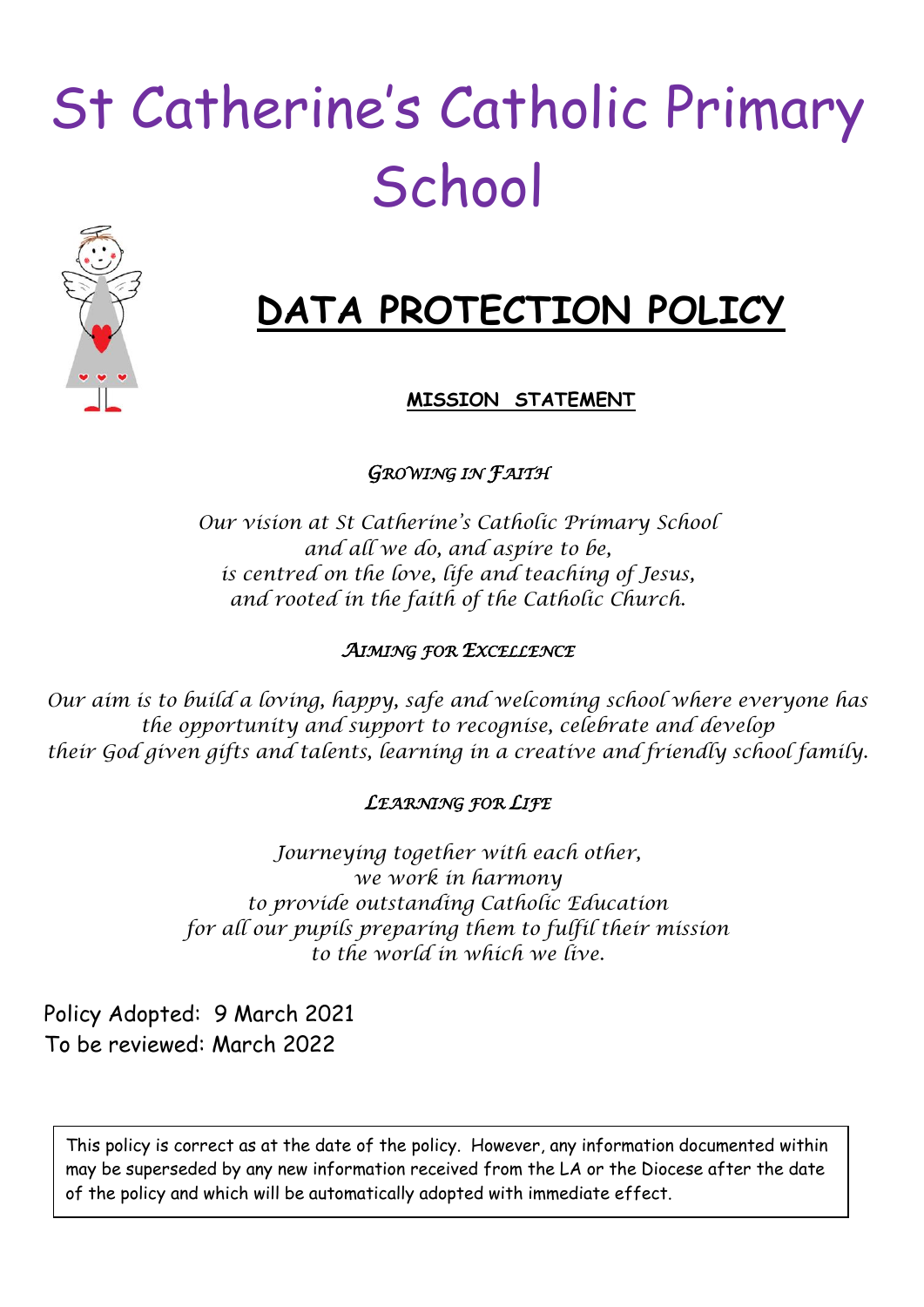#### **Data Protection Policy**

| Lead member of staff         | Gill Askham       |
|------------------------------|-------------------|
| Governor Committee           | Operate Group     |
| Chair of Governors signature |                   |
| Date of publication          | 9 March 2021      |
| Review date                  | <b>March 2022</b> |

#### **Introduction**

On the 25th May 2018 the General Data Protection Regulation (GDPR) will be applicable and the current Data Protection Act (DPA) will be updated by a new Act giving effect to its provisions.

This Policy sets out the manner in which personal data of staff, students and other individuals is processed fairly and lawfully.

The School collects and uses personal information about staff, students, parents or carers and other individuals who come into contact with the School. This information is gathered in order to enable it to provide education and other associated functions. In addition, there may be a legal requirement to collect and use information to ensure that the School complies with its statutory obligations.

The School is a data controller and must therefore comply with the Data Protection Principles in the processing of personal data, including the way in which the data is obtained, stored, used, disclosed and destroyed. The School must be able to demonstrate compliance. Failure to comply with the Principles exposes the School and staff to civil and criminal claims and possible financial penalties.

Details of the School's purpose for holding and processing data can be viewed on the data protection register:<https://ico.org.uk/esdwebpages/search>

The Schools registration number is Z687378X. This registration is renewed annually and up dated as and when necessary.

#### **Aim**

This Policy will ensure:

The School processes person data fairly and lawfully and in compliance with the Data Protection Principles.

All staff involved with the collection, processing and disclosure of personal data will be aware of their duties and responsibilities under this policy.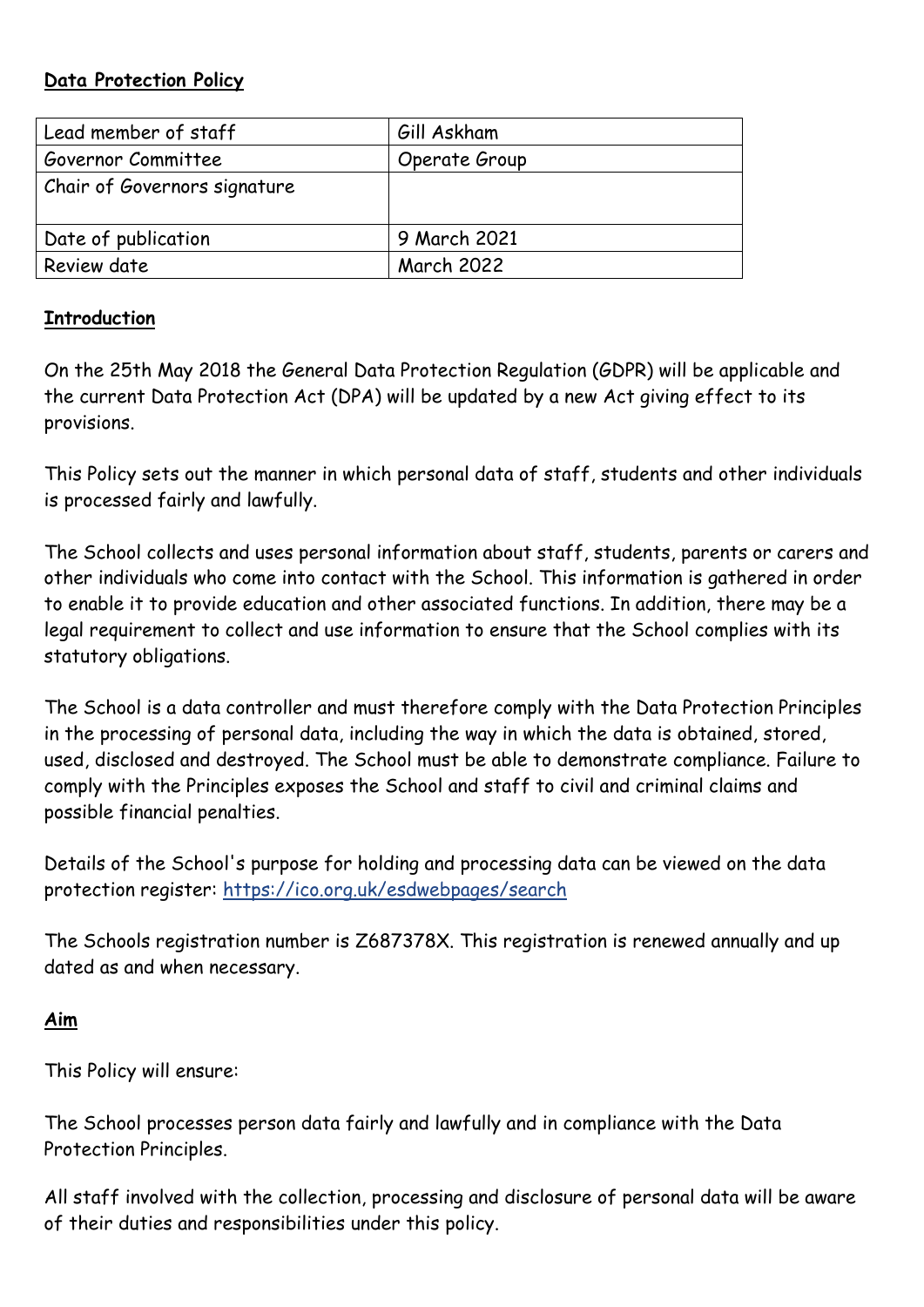That the data protection rights of those involved with the School community are safeguarded.

Confidence in the School's ability to process data fairly and securely.

#### **Scope**

This Policy applies to:

Personal data of all School employees, governors, students, parents and carers, volunteers and any other person carrying out activities on behalf of the School.

The processing of personal data, both in manual form and on computer.

All staff and governors.

# **The Data Protection Principles**

The School will ensure that personal data will be:

- 1. Processed fairly, lawfully and in a transparent manner.
- 2. Collected for specified, explicit and legitimate purposes and not further processed for other purposes incompatible with those purposes.
- 3. Adequate, relevant and limited to what is necessary in relation to the purposes for which data is processed.
- 4. Accurate and, where necessary, kept up to date.
- 5. Kept in a form that permits identification of data subjects for no longer than is necessary for the purposes for which the personal data is processed.
- 6. Processed in a way that ensures appropriate security of the personal data including protection against unauthorised or unlawful processing and against accidental loss, destruction or damage, using appropriate technical or organisational measures.

The School will be able to demonstrate compliance with these principles.

The School will have in place a process for dealing with the exercise of the following rights by Governors, staff, students, parents and members of the public in respect of their personal data: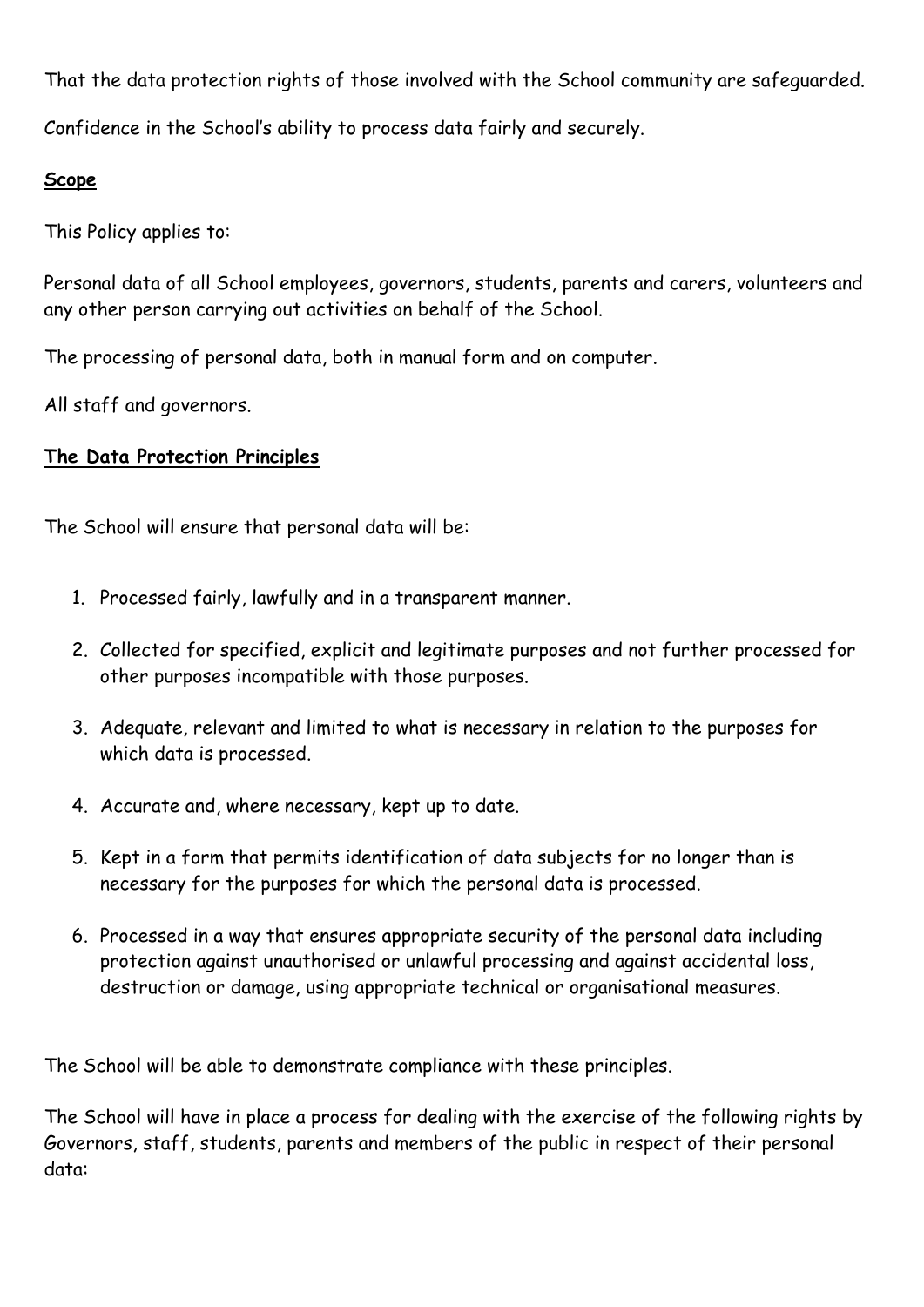- to be informed about what data is held, why it is being processed and who it is shared with;
- to access their data;
- to rectification of the record:
- to erasure;
- to restrict processing;
- to data portability;
- to object to processing;
- not to be subject to automated decision-making including
- profiling.

#### **Roles and Responsibilities**

The Governing Body of the School and the Head Teacher are responsible for implementing good data protection practices and procedures within the School and for compliance with the Data Protection Principles.

It is the responsibility of all staff to ensure that their working practices comply with the Data Protection Principles. Disciplinary action may be taken against any employee who breaches any of the instructions or procedures forming part of this policy

A designated member of staff, the Data Protection Officer, will have responsibility for all issues relating to the processing of personal data and will report directly to the Head Teacher.

The Data Protection Officer will comply with responsibilities under the GDPR and will deal with subject access requests, requests for rectification and erasure, data security breaches. Complaints about data processing will be dealt with in accordance with the Schools Complaints Policy.

#### **Data Security and Data Security Breach Management**

All staff are responsible for ensuring that personal data which they process is kept securely and is not disclosed to any unauthorised third parties.

Access to personal data should only be given to those who need access for the purpose of their duties.

All staff will comply with the Schools Acceptable IT use Policy.

Staff who work from home must have particular regard to the need to ensure compliance with this Policy and the Acceptable IT use Policy.

Data will be destroyed securely in accordance with the 'Information and Records Management Society Retention Guidelines for Schools'.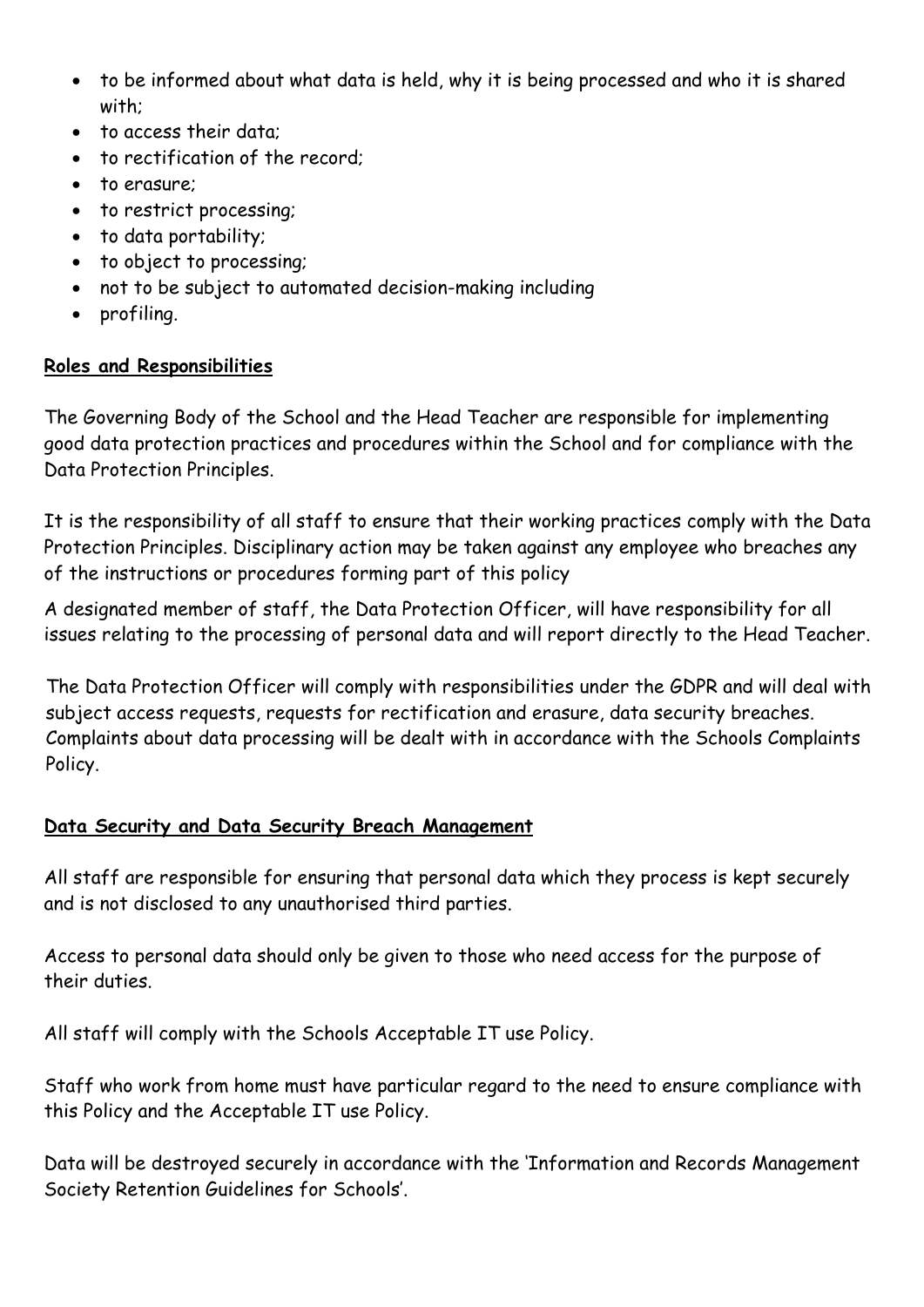New types of processing personal data including surveillance technology which are likely to result in a high risk to the rights and freedoms of the individual will not be implemented until a Privacy Impact Risk Assessment has been carried out.

The School will have in place a data breach security management process and serious breaches where there is a high risk to the rights of the individual will be reported to the Information Commissioner's Office (ICO) in compliance with the GDPR.

All staff will be aware of and follow the data breach security management process.

All staff will be aware of and comply with the list of Do's and Don'ts in relation to data security in Appendix A

#### **Subject Access Requests**

Requests for access to personal data (Subject Access Requests)(SARs) will be processed by the Data Protection Officer. Those making a Subject Access Request will be charged a fee in accordance with Regulations. Records of all requests will be maintained.

The School will comply with the statutory time limits for effecting disclosure in response to a Subject Access Request. The statutory time period is one calendar month of receipt of the request.

# **Sharing data with third parties and data processing undertaken on behalf of the School.**

Personal data will only be shared with appropriate authorities and third parties where it is fair and lawful to do so. Any sharing will be undertaken by trained personnel using secure methods. Where a third party undertakes data processing on behalf of the School e.g. by providing cloud based systems or shredding services, the School will ensure that there is a written agreement requiring the data to be processed in accordance with the Data Protection Principles.

#### **Ensuring compliance**

All new staff will be trained on the data protection requirements as part of their induction.

Training and guidance will be available to all staff.

All staff will read the Acceptable IT use Policy.

The School advises students whose personal data is held, the purposes for which it is processed and who it will be shared with. This is referred to as a "Privacy Notice" and is available on the School website.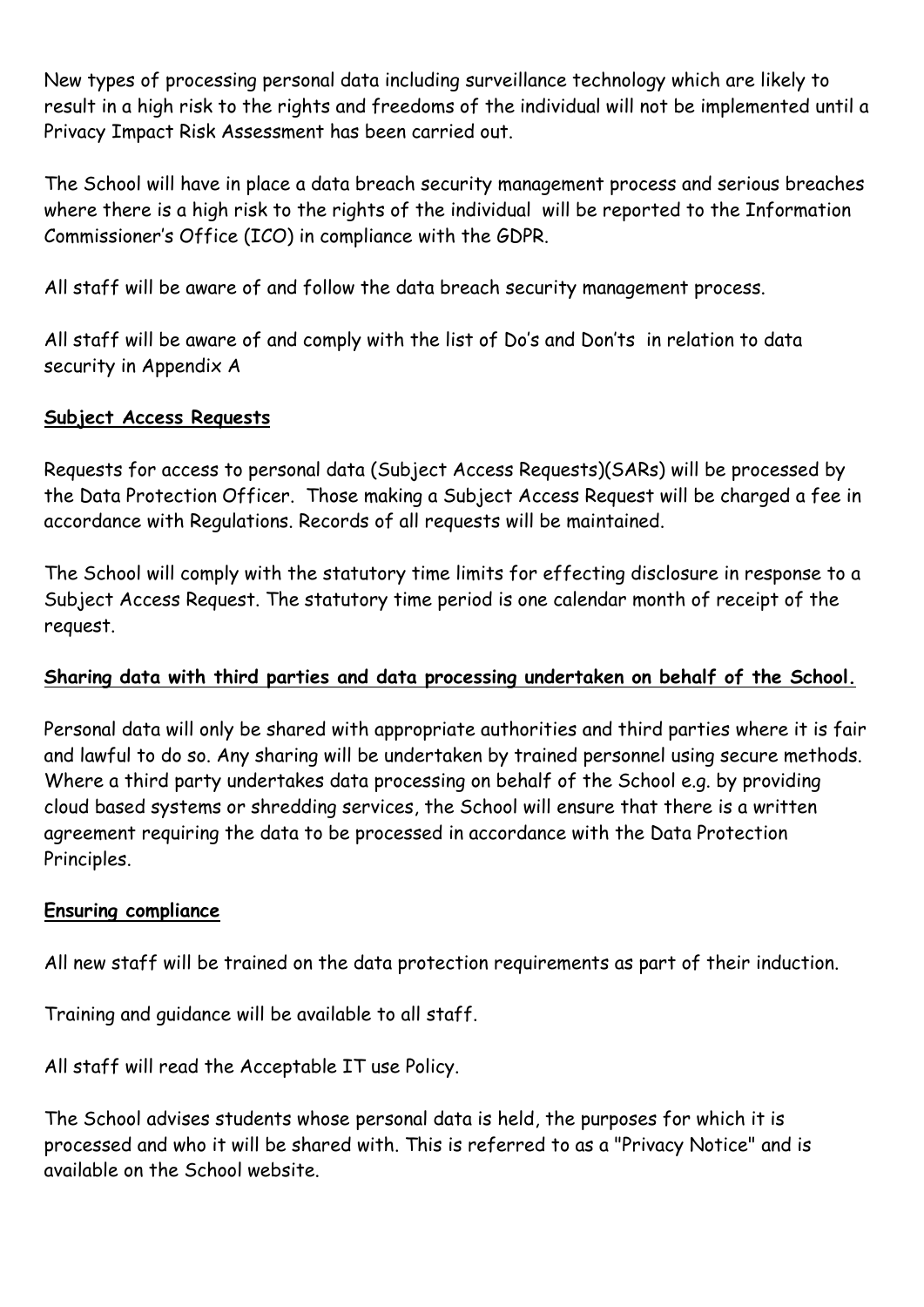The School also provides a Privacy Notice to staff which is available on the School website.

The School will ensure Privacy Notices contains the following information:

- Contact Data Controller and Data Protection Officer
- Purpose of processing and legal basis. Retentions period. Who we share data with.
- Right to request rectification, erasure, to withdraw consent, to complain, or to know about any automated decision making and the right to data portability where applicable.

# **Photographs, Additional Personal Data and Consents**

Where the School seeks consents for processing person data such as photographs at events it will ensure that appropriate written consents are obtained. Those consent forms will provide details of how the consent can be withdrawn.

Where the personal data involves a child under 16 years written consent will be required from the adult with parental responsibility.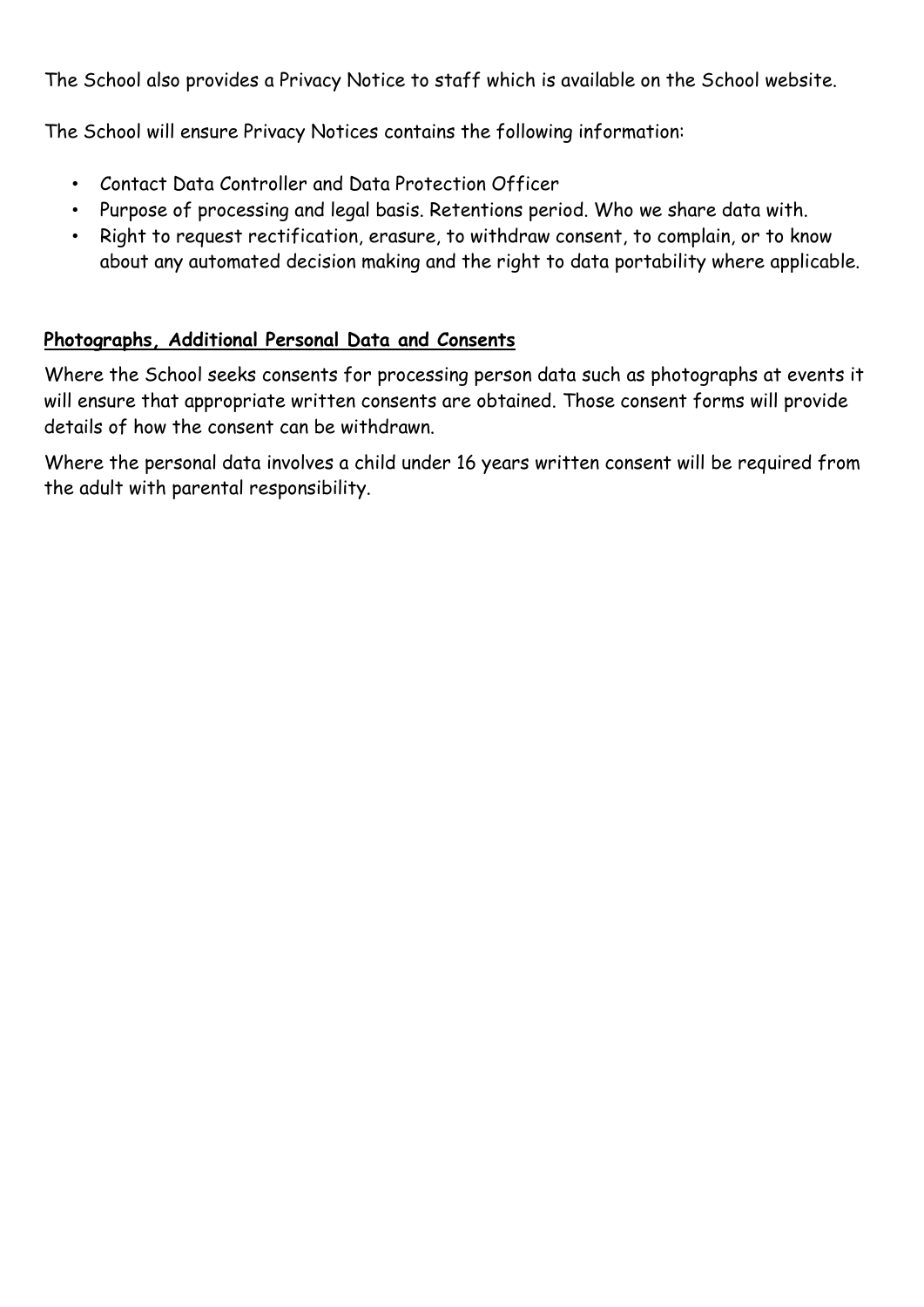# **Appendix A**

# **What staff should do:**

**DO** get the permission of your manager to take any confidential information home.

**DO** transport information from school on secure computing devices (i.e. encrypted laptops and encrypted memory sticks). Wherever possible avoid taking paper documents out of the office.

**DO** use secure portable computing devices such as encrypted laptops and encrypted USB memory sticks when working remotely or from home.

**DO** ensure that any information on USB memory sticks is securely deleted off the device, or saved on a School shared drive.

**DO** ensure that all paper based information that is taken of premises is kept confidential and secure, ideally in a sealed envelope which indicates a return address if misplaced.

**DO** ensure that any confidential documents that are taken to your home are stored in a locked drawer.

**DO** ensure that paper based information and laptops are kept safe and close to hand when taken out off premises. Never leave them unattended. Particular care should be taken in public places (e.g. reading of documentation on public transport).

**DO** ensure that when transporting paper documentation in your car that it is placed in the boot (locked) during transit.

**DO** return the paper based information to the School as soon as possible and file or dispose of it securely.

**DO** report any loss of paper based information or portable computer devices to your line manager immediately.

**DO** ensure that all postal and e-mail addresses are checked to ensure safe dispatch of information. When sending personal information by post the envelope should clearly state 'Private – Contents for Addressee only'.

**DO** ensure that when posting/emailing information that only the specific content required by the recipient is sent.

**DO** use pseudonyms and anonymise personal data where possible.

**DO** ensure that access to SIMS (or equivalent) is restricted to appropriate staff only, that leavers are removed in a timely manner and that generic user names such as 'Sysman' are disabled.

# **What staff must not do:**

**DO NOT** take confidential information to an entertainment or public place such as a pub or cinema, whether held on paper or an electronic device. Any information must be taken to the destination directly and never left unattended